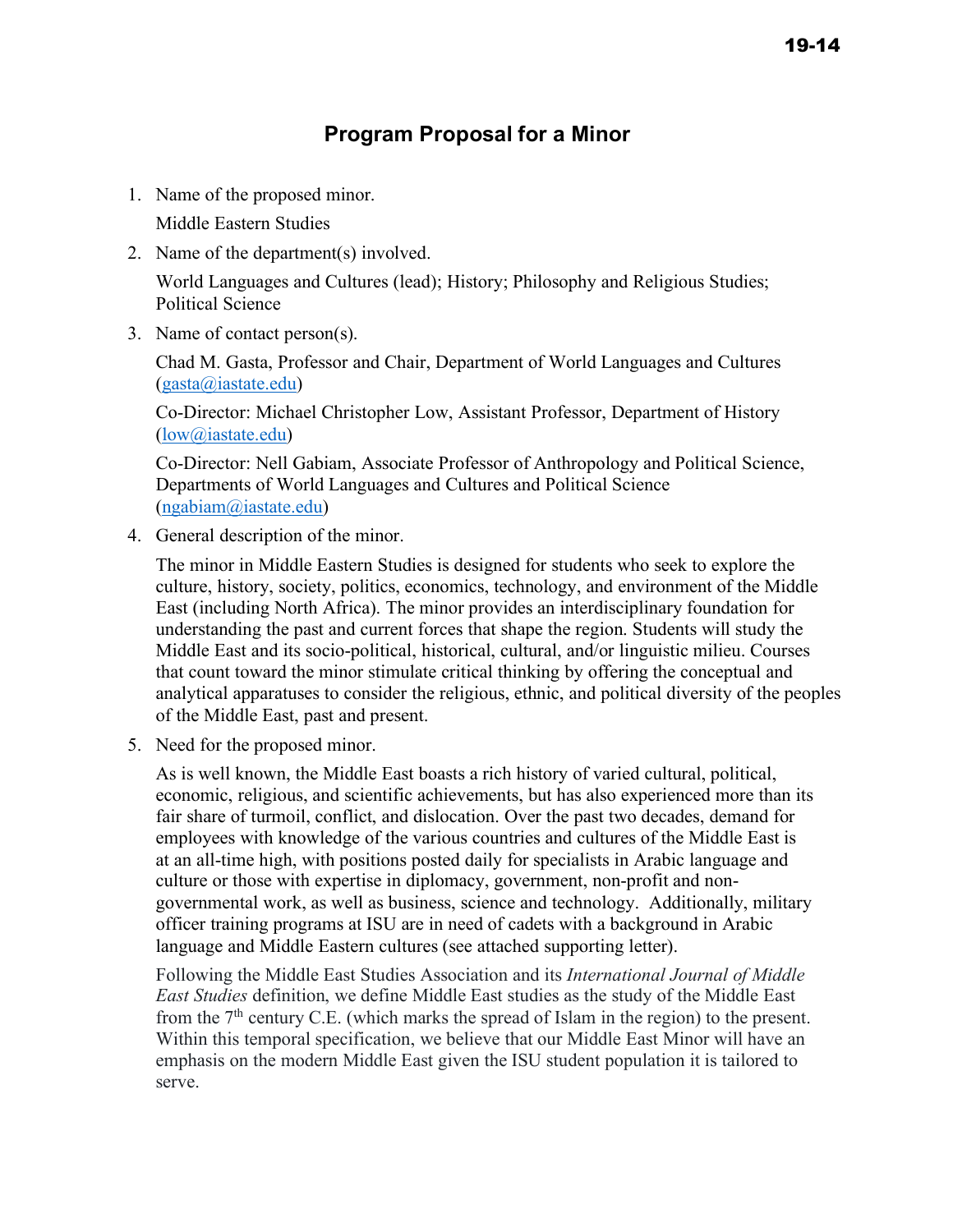The departments listed herein, in conjunction with the College of Liberal Arts and Sciences, have recognized the demand and need for expertise in the Middle East, and over the past 5+ years, have hired a number of faculty working in several areas involving Middle Eastern Studies. As a result, more students than ever are engaging with the enormous breadth and depth of this vital region. These students, on their own, have acknowledged the importance of the Middle East, and they have committed to taking coursework to improve their understanding of the area while becoming proficient in its languages (see below for enrollments of those courses which will form the core of the minor being proposed). Notwithstanding that commitment, there is no meaningful credential signaling focused completion of coursework in this area, which puts students at a disadvantage when seeking employment.

A secondary, but related, problem is that ISU faculty working in this area lack any sort of formal program around which to share research and teaching interests, recruit graduate students, sponsor extracurricular activities or campus-wide programming, or seek extramural funding. Indeed, ISU is one of only a few universities of its caliber with no Middle East or Islamic studies program. In other words, virtually all peer institutions have a program of this sort. As a result, for example, faculty at ISU have sought scholarly communities elsewhere: Michael Christopher Low, Nell Gabiam, and Ghinwa Alameen are honorary affiliates of the University of Wisconsin's Middle East Studies Program, which has served to strengthen Wisconsin's research and teaching profile, and provides a meaningful point of contact and collaboration within the Midwest. The proposed minor will provide for a community of teachers and scholars with similar interests, and will aid in recruitment and retention efforts of top faculty going forward. This minor would also provide a structure for external grant applications and holding or attending symposia.

We propose to remedy these dilemmas by providing a significant credential for students that contains focused coursework and training (including the possibility of study abroad) while simultaneously offering an area studies minor around which faculty can build their professional careers including teaching and research. As a result, we seek to build a community of scholars who provide high quality and relevant coursework on the Middle East without seeking any new resources but which offers coherent curricular goals and helps to expand the presence of Arab and Middle Eastern cultures on campus.

6. Objectives of the proposed minor including the student learning outcomes and how the learning outcomes will be assessed.

The minor provides an excellent background for careers in business, government agencies and international development, teaching and translation. After completing the minor in Middle Eastern Studies, students will demonstrate:

- some proficiency in oral and written Arabic with an ability to comprehend authentic Arabic texts
- knowledge of the history of the Middle East from classical to modern times
- knowledge of the geographic features of the Middle East and of the major political boundaries, alliances, and power struggles that characterize the contemporary Middle East.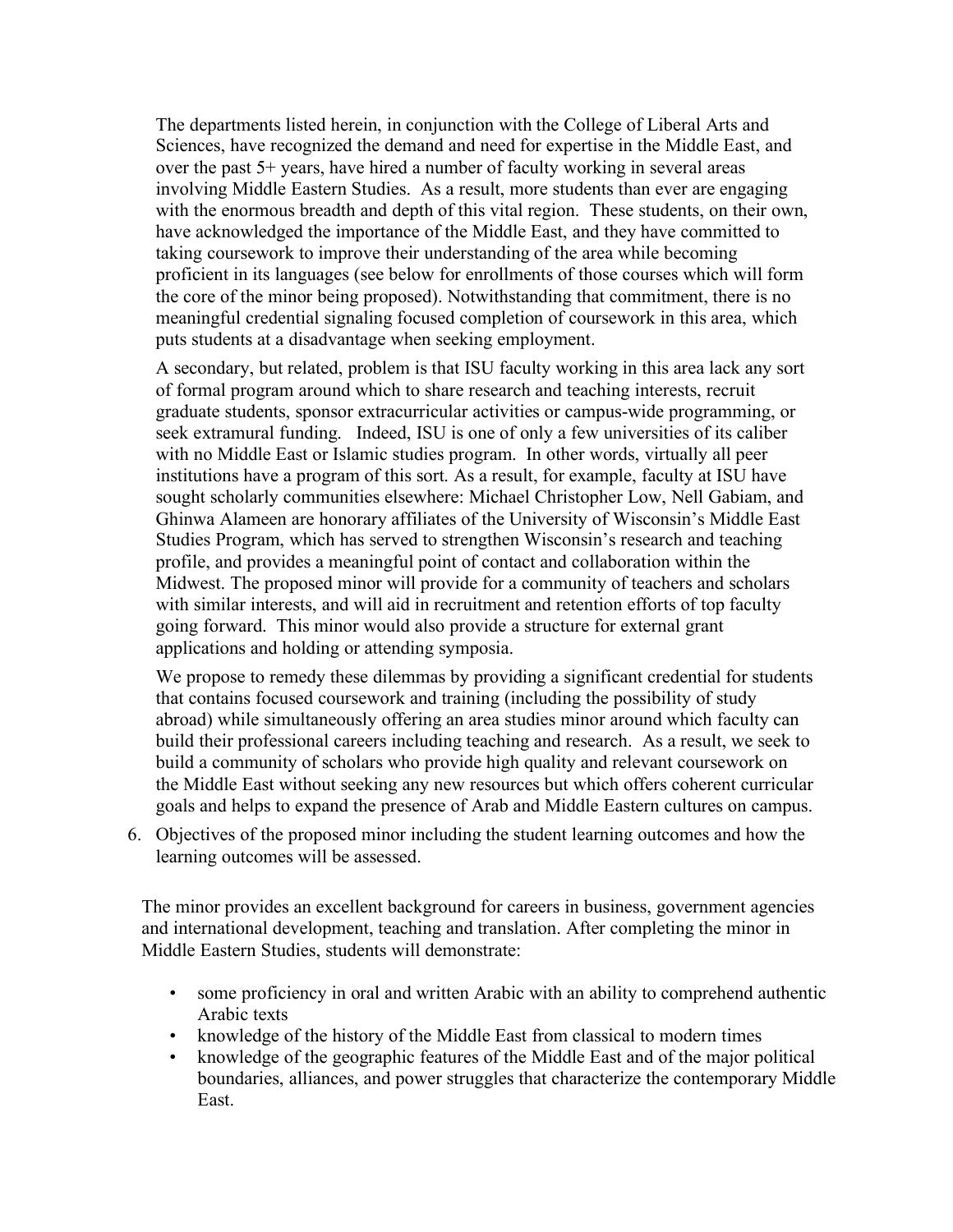• an understanding of cultural diversity issues in the Middle East in the context of the prevalent political, social, and cultural institutions and structures

To ensure that the program is meeting these learning outcomes, the program Co-Directors will:

- Meet annually to review the aforementioned outcomes and adjust as courses are added, changed, or deleted from the program;
- Meet annually to review the outcomes of all courses offered in the minor program and seek to align them with the programmatic learning outcomes mentioned above;
- Carefully examine the findings of the Continuous Improvement Plans for all courses eligible for credit in the minor each year (provided CIPs are required) and adjust learning outcomes as needed;
- Conduct a survey of students who complete the minor to determine their learning visà-vis the program outcomes.
- 7. Relationship of the minor to other programs at Iowa State University.

Currently, there is no program of study involving the Middle East nor is there a mechanism for building an individualized program through any cross-disciplinary program or particular department. On the contrary, there is rather a series of courses in language, history, political science, classical studies religious study, and the environment that, when brought together, can constitute a minor.

8. Relationship of the minor to the strategic plans of the university, of the college, and of department or program.

This minor builds on the core educational mission and strengths of the College of Liberal Arts and Sciences within the LAS signature theme of *Global Citizens, Education, and Technology*. The proposal will contribute to one of the LAS goals to help students "thrive in a global, rapidly changing world" and prepare "culturally literate individuals who are able to live and work effectively in diverse communities" such as those found in the Middle East.

The minor also encompasses the LAS Strategic Plan goals for 2017-2022 since it will enhance the education of students by helping them "be successful in the world and in addressing global challenges" and by maximizing their impact and competitiveness. Moreover, it will contribute to the goal of increasing "the effectiveness of LAS communication and outreach programs" by cultivating and expanding relationships around the world, in this case, the Middle East. In sum, the minor fits into the LAS commitment to "diversity, inclusion, and cultural competency" as it prepares students to "work successfully in a diverse, globally connected world."

With respect to the ISU strategic plan, given that the minor being proposed serves to educate and culturally-inform ISU students who may work globally, most of the goals of the ISU Strategic Plan are relevant. In particular, we cite Sub goal 1.3, "Provide learning opportunities to prepare students for lives and careers in a dynamic, global community." Because of its geopolitical location, the Middle East has been a site of intersection for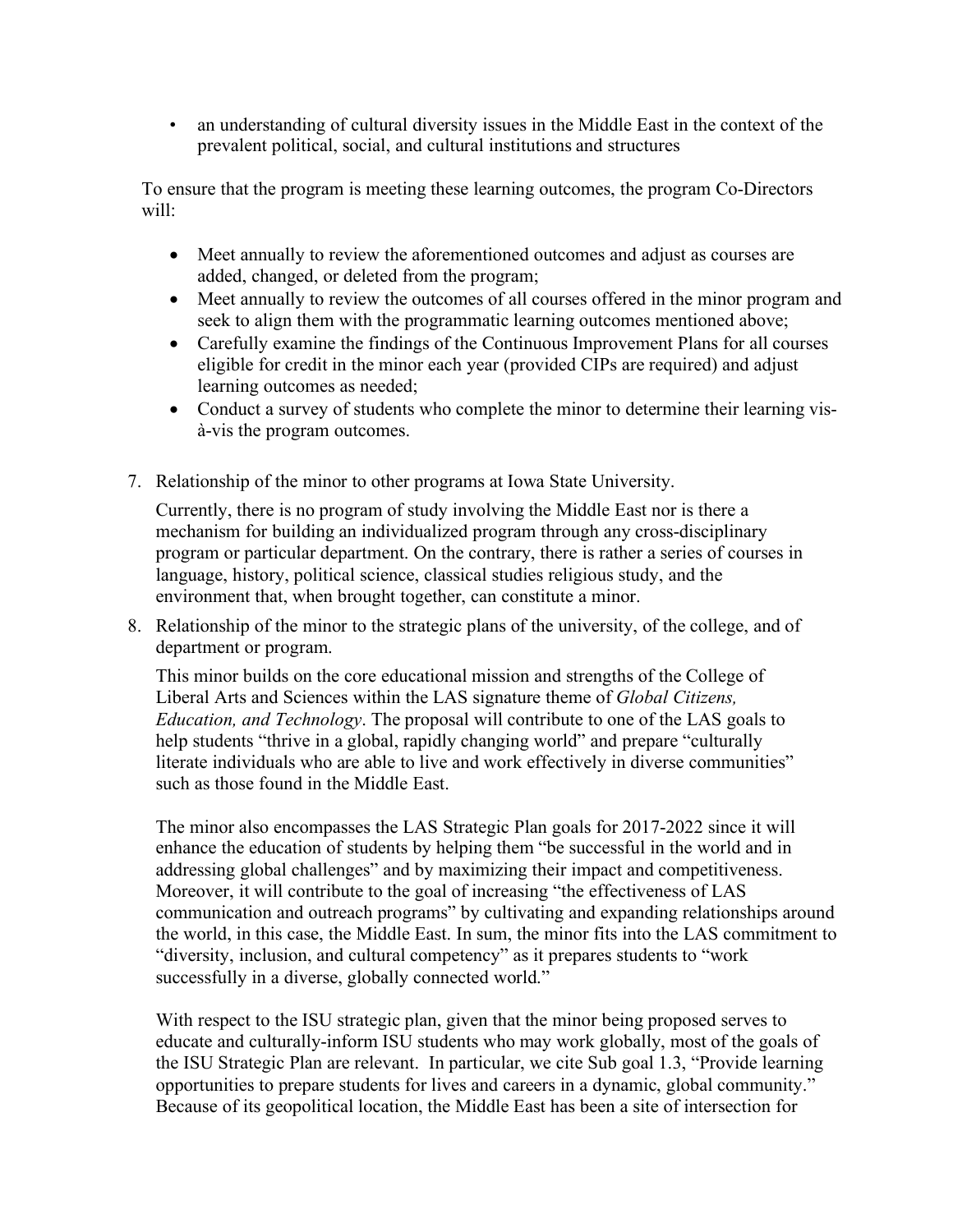world cultures throughout history, and migrations from—and within—the region have enormous consequences on the world. In particular, groups who have migrated to the U.S. have contributed to the nation's ever-growing demographic diversity which has concurrently yielded a need for cultural understanding of these groups by ISU students. Similarly, the countries and regions that constitute the Middle East are a focus for specific socio-political, cultural, and economic issues that face the rest of the world—and the U.S. in particular. As such, ISU will benefit in its leadership role by providing skills such as critical thinking and communication on topics that are often considered challenging to students from the U.S. while providing a solid foundation and knowledge on which to build a successful career in the global workplace.

9. Comparison of the proposed minor with similar programs at other universities, including the Regent's universities.

No Iowa Regents university currently offers a Middle Eastern Studies major or minor. Instead, the University of Iowa has an "Islamic and Middle Eastern Studies" track within its multidisciplinary International Studies B.A. Similarly, the University of Northern Iowa offers coursework in Middle Eastern studies leading to the completion of a minor or certificate in international business.

As noted above, many AAU universities and R1 universities currently have a minor (or major) in Middle Eastern Studies or a closely related, but otherwise named, areas such as Arabic, Arabic Studies and Islamic or Muslim Studies. Nationally, Middle Eastern Studies is a growing area of humanities and social science scholarship and we fear that ISU is falling behind its peers.

Specifically, among Iowa State's Peer Land Grant Universities, the following universities offer a major or minor:

- University of California-Davis: Major in Middle East/South Asia Studies
- University of Illinois-Urbana: MA in Middle Eastern Studies; Minor in Study of the Islamic World
- Michigan State University: Minor in Muslim Studies
- University of Minnesota: Middle Eastern Studies Minor
- North Carolina State University: Minor in Middle East Studies
- Ohio State University: B.A. in Arabic, Minor in Arabic, Islamic Studies Major, and a concentration within the International Studies B.A.
- Pennsylvania State University: Middle Eastern Studies Minor
- Purdue University: Islamic Studies Minor
- Texas A&M University: Middle Eastern Studies Track within International Studies Major
- University of Wisconsin-Madison: Middle Eastern Studies Certificate
- 10. Program requirements and procedures, including:
	- a. All students pursuing the minor in Middle Eastern Studies must:

## **-Take the following Courses:**

HIST 435: Modern Middle East (3 cr.)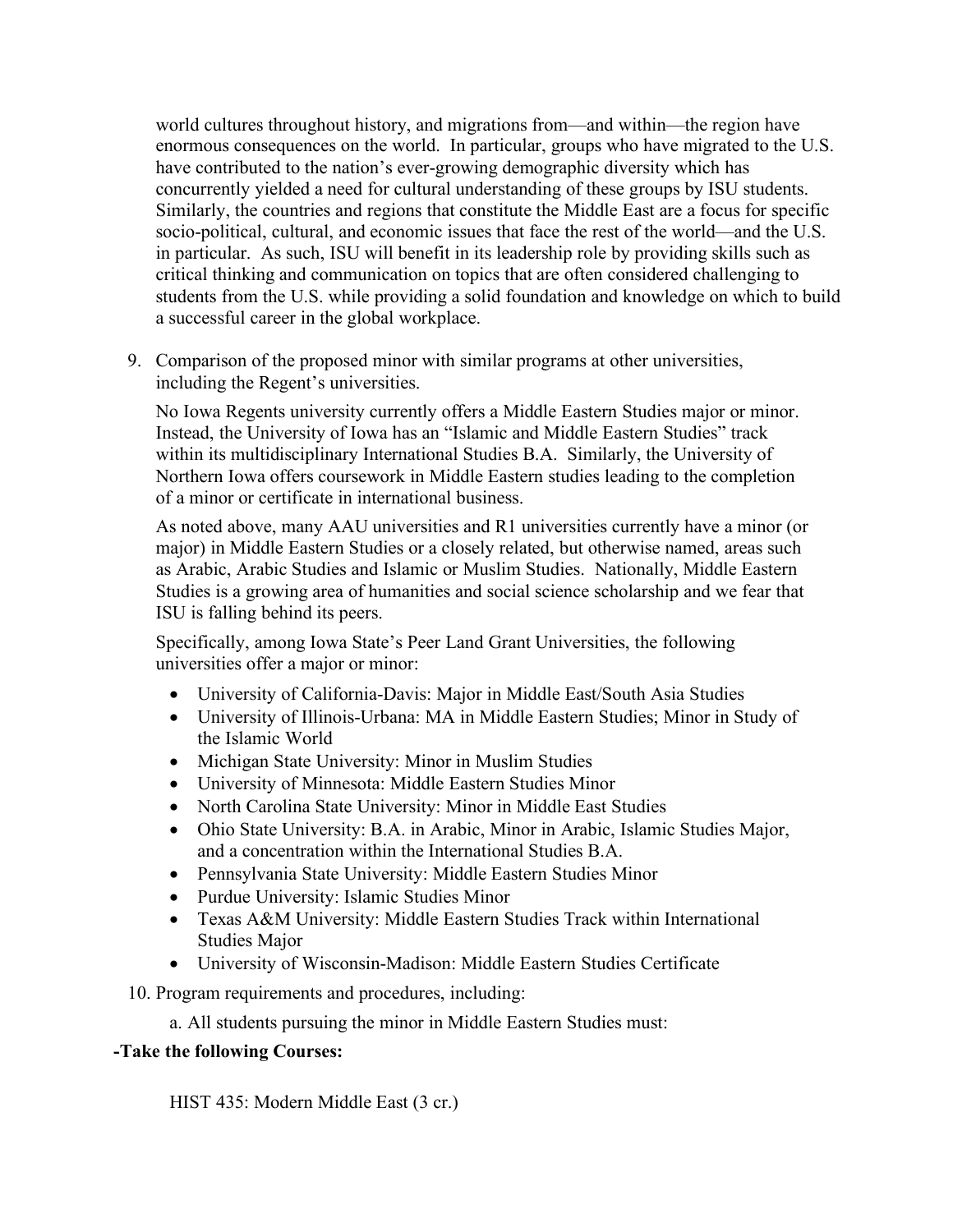POLS 350: Politics of the Middle East (3 cr.) RELS 358: Introduction to Islam (3 cr.)

## **-Choose at least six elective credits chosen from a list of approved courses:**

ARABC 201: Intermediate Arabic I (4 cr.) ARABC 202: Intermediate Arabic II (4 cr.) ARABC 375: Arabic Culture (3 cr.) ART H 384: Art of Islam (3 cr.) HIST 331: Islamic World to 1800 (3 cr.) RELIG 242: History of Christianity: Beginnings to the Reformation RELIG 259x: The Quran (3 cr.) RELIG 333: Introduction to Judaism (3 cr.) WLC 370B: Topics in World Languages and Cultures in English Translation: Middle East (topics such as Environmental Issues in the Middle East, 1001 Arabian Nights, etc.)

Catalog Note: students interested in focusing on Arabic language should take ARABC 201 and ARABC 202.

Additionally, we intend to propose a variety of new, more specialized courses in order to round out a robust roster of electives. Our tentative plans include the following areas: Migration/Exile; Gender in the Middle East; Political Islam; Environmental History of the Middle East, etc. However, while these are courses planned for the future, the viability of the minor is not dependent upon them, rather students can already choose from a variety of existing courses that will count for credit. Students who wish to transfer credit to the minor may do so.

Advising will be handled by existing advisers in the Department of World Languages and Cultures who will be supported by the advising team in the College of Liberal Arts and Sciences.

Credit earned on an ISU-approved study abroad program in a Middle Eastern or North African country can apply toward the minor Middle Eastern Studies.

b. application and selection process

The minor is intended for students pursuing or holding a baccalaureate degree at ISU and no prior experience with courses in the subject matter is required. Open to all interested parties.

c. language requirements;

All students pursuing the minor in Middle Eastern Studies must demonstrate proficiency in Arabic (or another approved language from the region) by completing the 102 level (or higher). Other languages spoken in the Middle East (e.g. Hebrew, Persian [Farsi], Kurdish, Turkish, Pashto, etc.) would be accepted upon petition to the program Directors.

These languages are not currently taught at Iowa State, however, so it is expected that students with study in any of them would transfer the credit into the program.

d. courses and seminars presently available for credit toward the program;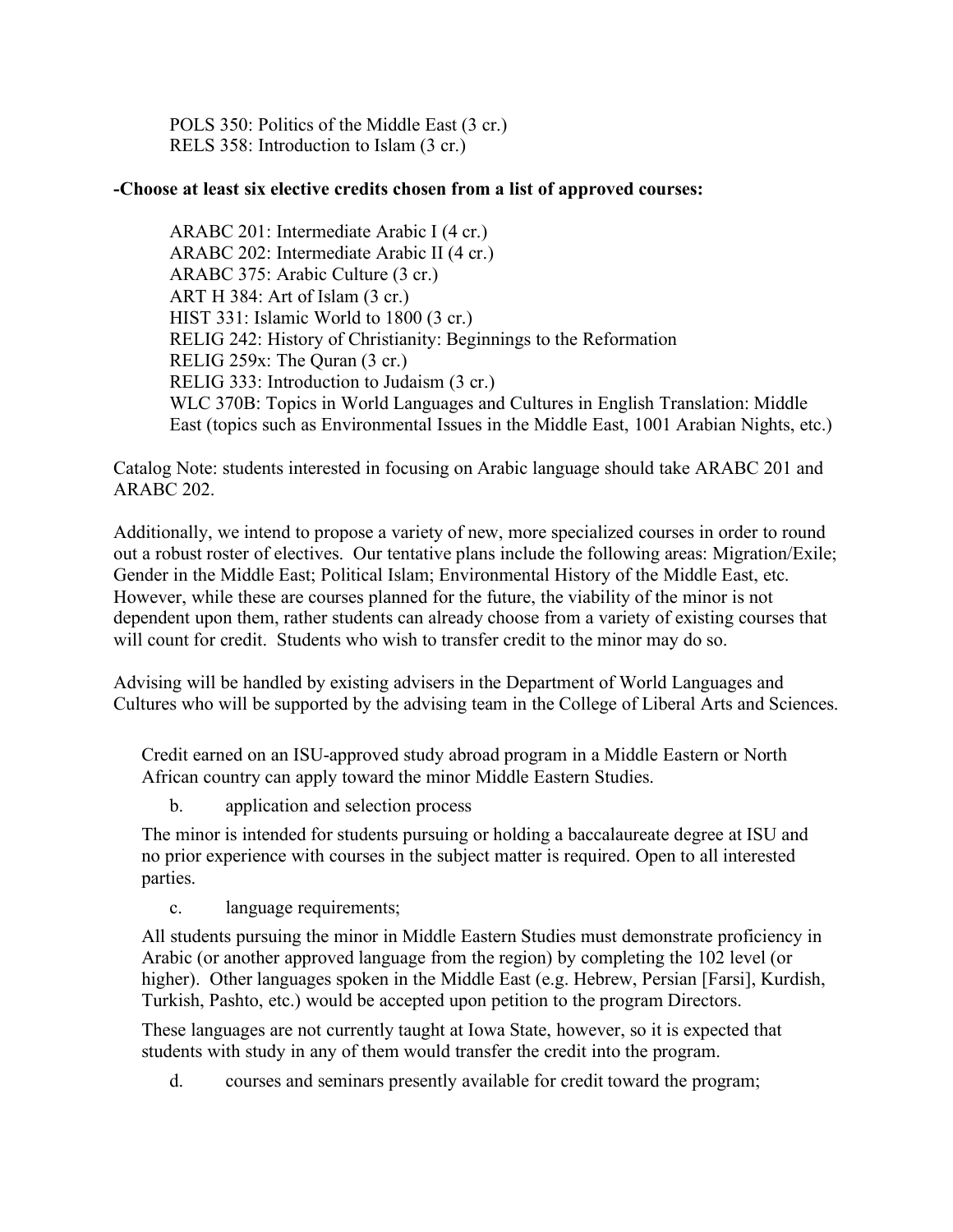Current courses related to Arabic language and Middle Eastern Studies are listed below. Please also see the addendum at the end of this document which provides their course descriptions:

- ARABC 101: Elementary Arabic I (4 cr.)
- ARABC 102: Elementary Arabic II (4 cr.)
- ARABC 201: Intermediate Arabic I (4 cr.)
- ARABC 202: Intermediate Arabic II (4 cr.)
- ARABC 375: Arabic Culture (3 cr.)
- ARABC 490: Independent Study (1-6 cr.)
- ART H: Art of Islam  $(3 \text{ cr.})$
- HIST 331: History of the Islamic World to 1800 (3 cr.)
- HIST 435: Modern Middle East (3 cr.)
- POLS 350: Politics of the Middle East (3 cr.)
- RELIG 242: History of Christianity: Beginnings to the Reformation
- RELIG 333: Introduction to Judaism (3 cr.)
- RELIG 358: Intro to Islam (3 cr.)
- RELIG 359x: The Quran (3 cr.)
- WLC 370B: Topics in World Languages and Cultures in English Translation: Middle East (topics such as Environmental Issues in the Middle East, 1001 Arabian Nights, etc.)
- Up to 3 credits related to Middle Eastern topics that are earned on an approved study abroad program can be applied toward the minor.
	- e. proposed new courses or modifications of existing courses:

At the time of writing this proposal, one new course is being proposed, History 2XX: Political Islam, and there is discussion of developing "Women and Gender in the Middle East" in conjunction with Women and Gender Studies. Also, courses from Philosophy and Religious Studies dealing with the pre-Modern Islamic world are also being discussed.

No modifications to existing courses that will complement the Middle Eastern Studies minor are planned. Given that Arabic 101-102 is required for the minor, please note that student demand for Arabic language has been consistent over the past 4-5 years with around 40 students taking 101 and 25 taking 102. In short, there will be no problems offering 101-102 in the future. Similarly, HIST 435 has been successfully offered twice with enrollments of 26 (its enrollment limit); HIST 331 has been offered four times with enrollments between 19 and 44 students. POL S 350 has been taught twice with enrollments of 41 and 55.

f. advising of students;

The Department of World Languages and Cultures employs two full time advisers and will assume all advising duties and responsibilities related to the Middle Eastern Studies minor. They currently advise majors in Anthropology, French, German, and Spanish as well as minors in those disciplines as well as Chinese and Russian. Additionally, the WLC advisers support the LAS Cross Disciplinary Studies programs in American Indian Studies (minor), Classical Studies (major and minor), and U.S. Latino/a Studies (minor)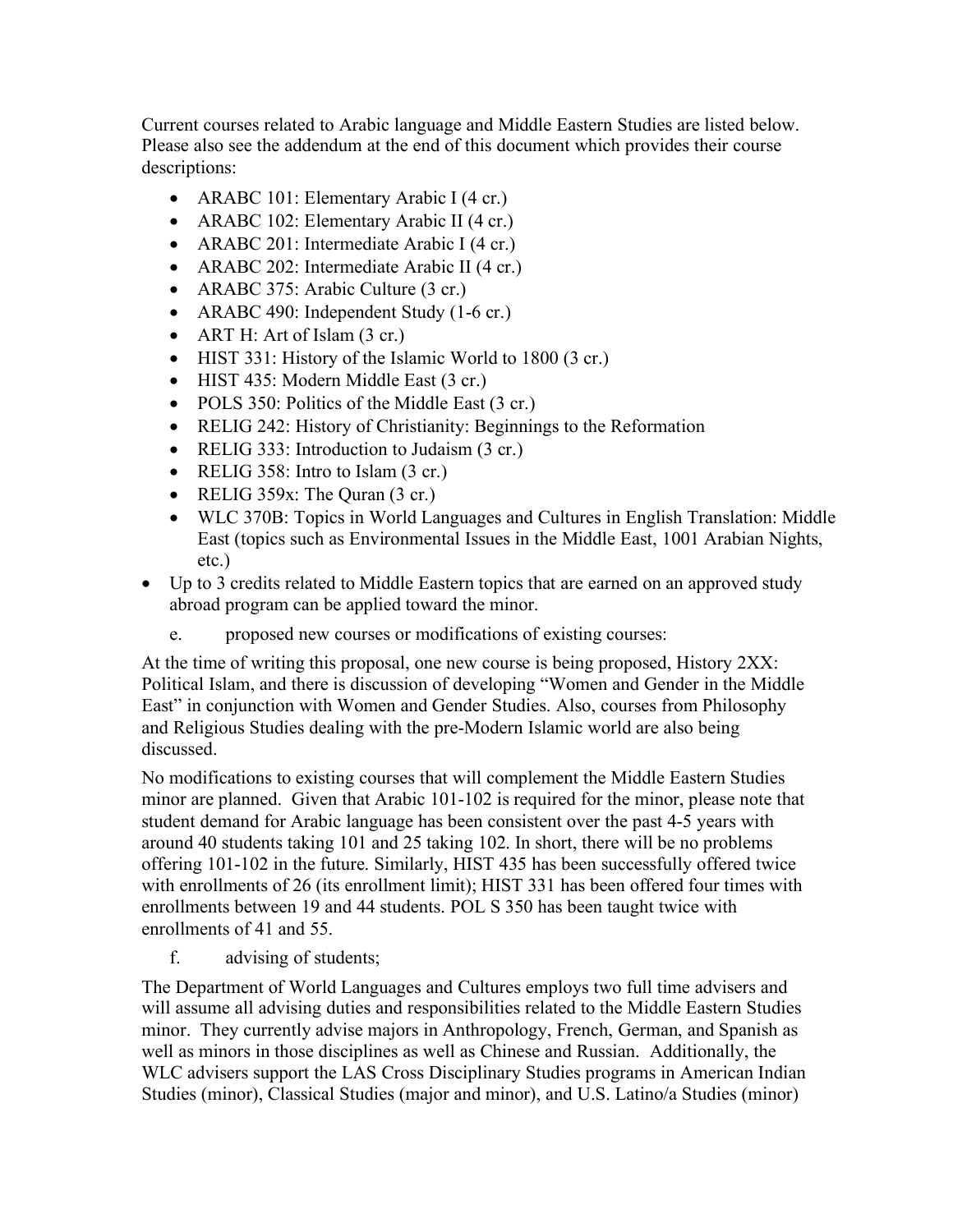and consult on the International Studies (major and minor). Moreover, it provides support to the other areas taught in WLC: world film studies (minor), Arabic, American Sign Language, Greek, Italian, Latin, Portuguese, and Swahili. As one can see, the WLC advisers are well positioned to advise for the Middle Eastern Studies minor as they are well versed on a wide array of offerings, policies, and procedures at Iowa State.

The minor co-directors, Drs. Gabiam and Low, will have discretion over approving course substitutions, study abroad credit, and making appropriate changes to the minor in the event that one or another course cannot be offered.

- g. implications for related areas within the university.
- The proposed minor will enhance the demand for currently offered courses. In particular, the demand for all of the courses related to the Middle East will increase.
- The proposed minor also will provide a meaningful credential for students in all areas of the university who seek to put their study of the Middle East to work in their profession, particularly in the area of science and technology, agriculture and life sciences, and government and non-governmental organizations.
- The proposed minor will be a significant credential that would assist and increase the numbers of students looking to apply for Critical Language Scholarships, Boren NSEP scholarships, Fulbrights, the ROTC's Project GO, and other major awards with language study/national security implications. Recent graduates from Iowa State were better positioned to take advantage of such opportunities due to their study of courses related to Arabic and the Middle East.
- Since there is absolutely no competing program in any ISU College, the Middle Eastern Studies minor should enhance the university offerings and will not compete in any way with existing academic programs.
- Co-Director Dr. Nell Gabiam (along with Drs. Cristina Poleacovshi from Civil, Construction and Environmental Engineering and Carl Weems from Human Development and Family Studies) has received funding under the "Bridging the Divide" program to study the European response to refugee crises emanating from the Middle East which demonstrates the program's commitment to interdisciplinarity as it seeks collaboration across campus.
- Co-Director Michael Cristopher Low is a member of a major partnership grant awarded by the Social Science and Humanities Council of Canada Partnership Grant for 2018- 2025. Dr. Low is a member of one team that will focus on issues in the Middle East in the area of Human-Environment interaction. The project, led by McGill University's Indian Ocean World Centre, is comprised of more than twenty international researchers who are partnering with over twenty other international universities and centers, including faculty and centers with strong Middle East presences: Aga Khan University (London/Karachi), Zentrum Moderner Orient (Berlin), Boğaziçi University (Turkey), Namık Kemal University (Turkey), as well as several insitutions in the U.S. such as the University of Minnesota. As part of the project, Dr. Low will develop a campus working group made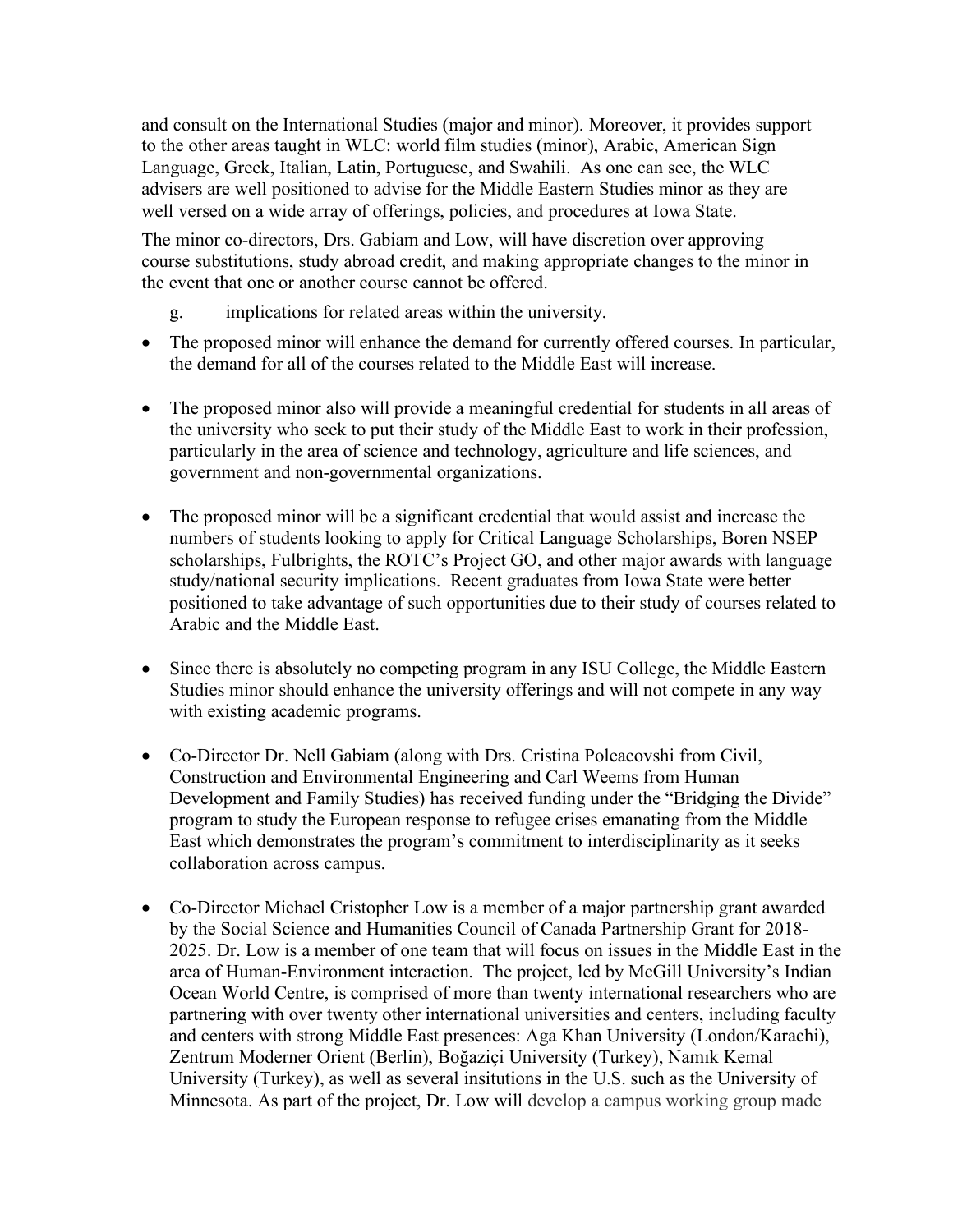up of faculty from the humanities, social sciences and hard sciences who will organize an international conference at Iowa State as well as other possible events. As part of the Middle Eastern research team, Low and Iowa State's prospective Ph.D. student will receive support to attend international summer schools, pursue project-related research, attend project functions and contribute to partnership publications. Their work will have a positive impact the proposed minor and its future success as they work to increase awareness of the Middle East.

11. General description of the resources currently available and future resource needs, in terms of:

As discussed below, no new resources (facilities, collections, student or administrative support, faculty hires) are needed for this minor.

Faculty members currently involved in the project include:

- Michael Christopher Low, Assistant Professor History (Co-Director)
- Nell Gabiam, Associate Professor, World Languages and Cultures and Political Science (Co-Director)
- George Archer, Assistant Professor, Philosophy and Religious Studies
- Ghinwa Alameen, Lecturer, World Languages and Cultures
- Jean-Pierre Taoutel, Senior Lecturer, World Languages and Cultures
- 12. Describe the needs for new resources and/or reallocated resources. Attach to the program proposal memos from the department chair(s), the college dean(s), and other appropriate persons, agreeing to the allocation of new resources and/or the reallocation of resources.

No new resources are being requested and no reallocations are needed. All of the courses that will comprise the minor concentrations are currently in place and are regularly taught. New courses eligible for inclusion in the minor are being planned separately and are not dependent upon the ratification of this minor proposal. Moreover, sufficient flexibility is built into the minor such that if any existing course cannot be offered, other approved options exist. Administration and advising for the minor will be assumed by the Department of World Languages and Cultures as part of its existing portfolio of majors and minors.

13. Attach to the program proposal, letters of support, recommendations, and statements when appropriate, from programs and departments at ISU which are associated with the proposed program or have an interest in the proposed program.

Letters of support have been collected from the Dean of the College of Liberal Arts and Sciences, the Chairs from the Departments involved (WLC, HIST, POLS, PHIL/RELIG), and from stakeholders from ISU who are interested in the success of the minor such as ROTC and Military Science.

14. If the new program is interdisciplinary, a governance document should be created and submitted to the Associate Provost for Academic Programs. Indicate here that it has been completed.

The proposed minor is not an interdisciplinary (or inter-collegiate) program. Like other programs administered through WLC, responsibility for overseeing the curriculum for the minor will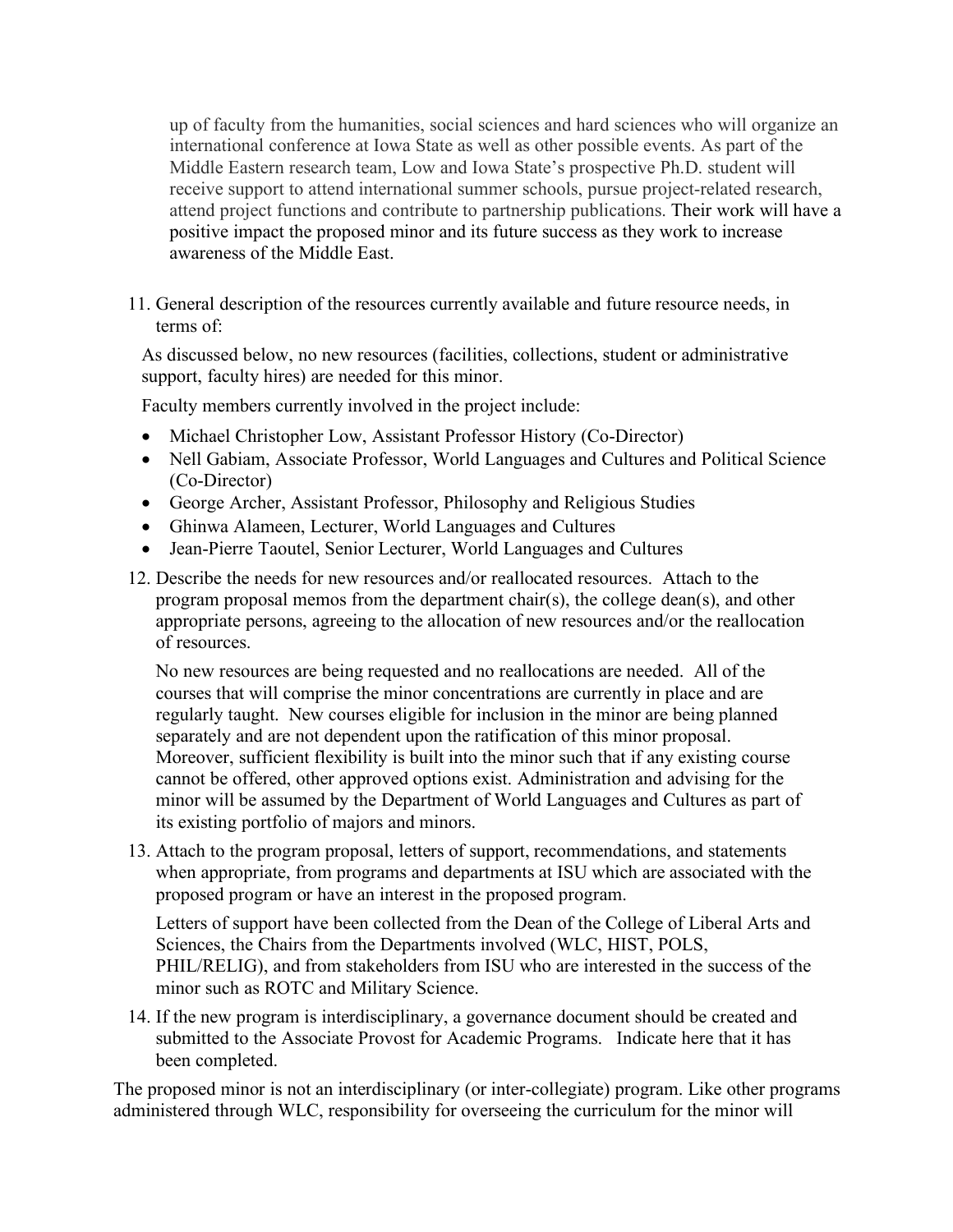belong to the Directors of the Middle Eastern Studies Program in consultation with department advisers. Any changes to the minor including new course will be proposed by the Directors and be approved by the WLC Curriculum Committee, and the Department Chair has final authority. The Co-Directors will serve an initial term of 3 years. After which time, the program faculty and the Department Chair will reappoint or rotate the directorship.

## **Appendix: Courses related to Arabic language and Middle Eastern Studies**

## **ARABC 101: Elementary Arabic I (4 cr.)**

Beginning level development of reading, writing, listening comprehension, and speaking in Arabic, within the context of Arabic culture. Attention to the use of the Arabic alphabet.

## **ARABC 102: Elementary Arabic II (4 cr.)**

*Prereq: ARABC 101 or placement by department exam.* Continuation of ARABC 101. Beginning level development of reading, writing, listening comprehension, and speaking in Arabic, within the context of Arabic culture. Meets International Perspectives Requirement.

## **ARABC 201: Intermediate Arabic I (4 cr.)**

*Prereq: ARABC 102 or placement by department exam* Intermediate level development of reading, writing, listening comprehension, and speaking in Arabic, within the context of Arabic culture.

Meets International Perspectives Requirement.

## **ARABC 202: Intermediate Arabic II (4 cr.)**

*Prereq: ARABC 201 or placement by department exam* Continuation of Arabic 201. Intermediate level development of reading, writing, listening comprehension, and speaking in Arabic, within the context of Arabic culture. Meets International Perspectives Requirement.

## **ARABC 375: Arabic Culture (3 cr.)**

Survey of contemporary Arabic culture in the Middle East and North Africa as reflected in history, language, the arts, and social institutions with attention to the Arab Diaspora. Taught in English.

## **ARABC 490: Independent Study (1-6 cr.)**

*Prereq: Permission of Arabic staff and department Chair.* Independent study with focus on areas other than those in which courses are offered. No more than 6 credits in ARABC 490 may be counted toward graduation.

## **ART H 384: Art of Islam (3 cr.)**

Historical survey of the painting, sculpture, crafts, and architecture of the various civilizations of the Islamic world. Meets International Perspectives Requirement.

## **HIST 331: History of the Islamic World to 1800 (3 cr.)**

*Prereq: 3 credits of 200-level HIST at Iowa State and sophomore classification.*

Survey of the Islamic world from pre-Islamic Arabia to the 19th century covering the life of the Prophet Muhammad, the spread of Islam through the Arab conquests and the Caliphal dynasties of the Umayyads and the Abbasids, the Mongol conquests, Turkic migrations from Central Asia, and the rise of the Ottoman Empire.

## **HIST 435: Modern Middle East (3 cr.)**

*Prereqs: HIST 201, 202, 331X, or RELIG 358 .* Ottoman and Qajar reform movements; constitutional revolutions; European legal imperialism; colonialism; World War I and the mandate system; Israeli-Palestinian conflict; Arab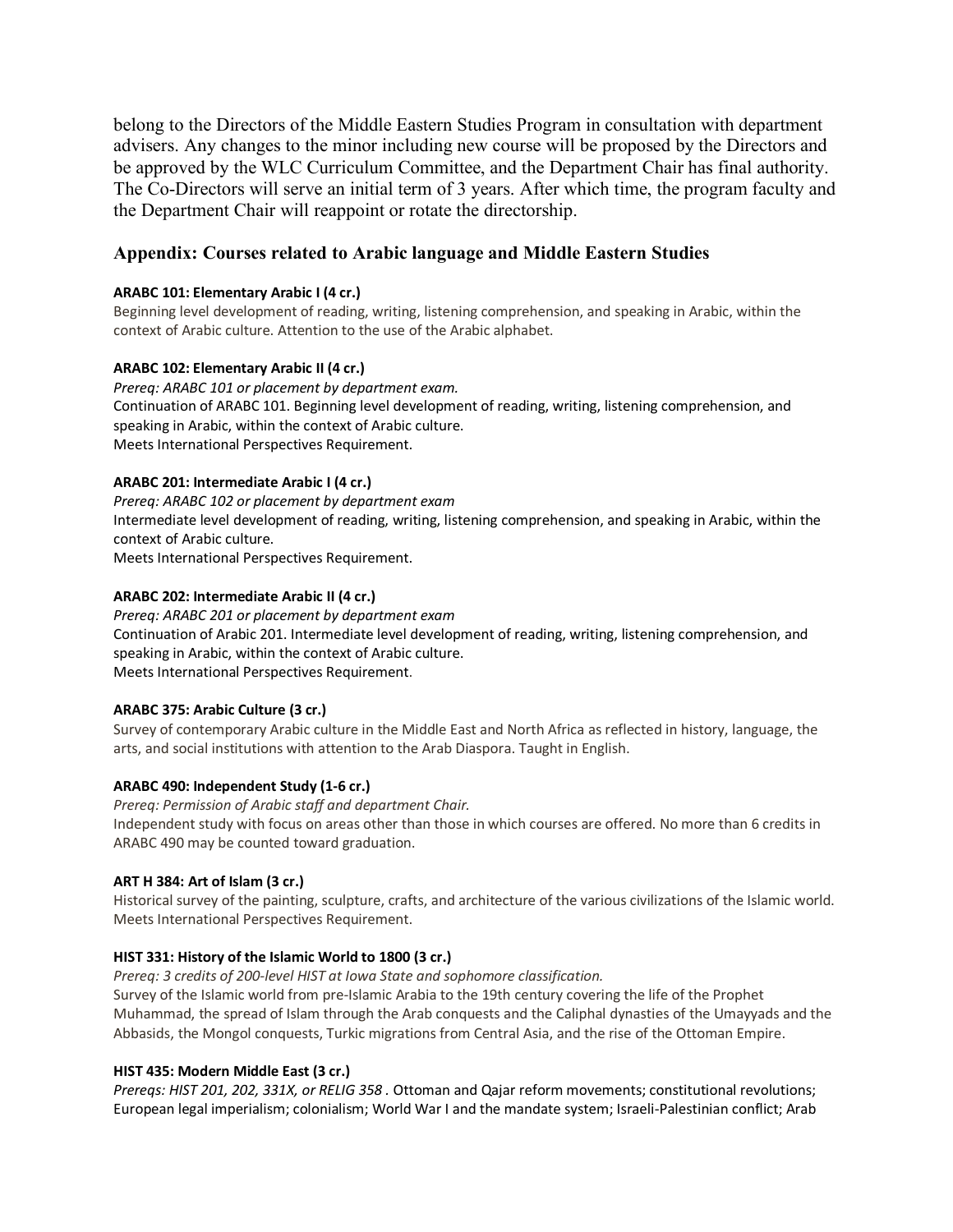nationalism; the Islamic Revolution in Iran; Islamist movements; oil resources; terrorism; sectarianism. Meets International Perspectives Requirement.

#### **POLS 350: Politics of the Middle East (3 cr.)**

Introduction to the Middle East as a region and to issues of political importance to the Middle East and its place in the world. Topics covered include political Islam, regional conflicts and alliances, local leaders, political economy, democracy, and human rights.

Meets International Perspectives Requirement.

#### **RELIG 242: History of Christianity: Beginning to the Reformation (3 cr.)**

A survey of the major historical developments in Christian thought and practice that shaped Christianity from the time of Jesus through the late medieval period. Attention given to significant persons and major events, including those involving relations with Judaism and Islam.

Meets International Perspectives Requirement.

#### **RELIG 295x: The Quran (3 cr.)**

A study of the Qur'an, the sacred text of Islam, with attention to its history, its major themes, and the diverse ways it is interpreted and applied.

Meets International Perspectives Requirement.

#### **RELIG 333: Introduction to Judaism (3 cr.)**

An introduction to basic Judaism. Special attention is given to Jewish sacred texts, rituals, social practices, and modern forms.

Meets International Perspectives Requirement.

#### **RELIG 358: Intro to Islam (3 cr.)**

An introduction to Islamic religion, culture, and society from 700 to the present. Meets International Perspectives Requirement.

**RELIG 359X. Quran.** (3-0) Cr. 3 S. *Prereq: Recommended: RELIG 358.* A study of the Quran, the sacred text of Islam, with attention to its history, its major themes, and the diverse ways it is interpreted and applied. Meets International Perspectives Requirement.

### **WLC 370B: Topics in World Languages and Cultures in English Translation: Middle East (3 cr.)**

Topics vary according to faculty interest. Author, genre or period study, women's writing, cinema, or cultural studies of a non-English speaking world culture or cultures. Readings, discussion, and written work in English. Meets International Perspectives Requirement.

# **Appendix: Letters of Support from LAS Chairs and Program Directors**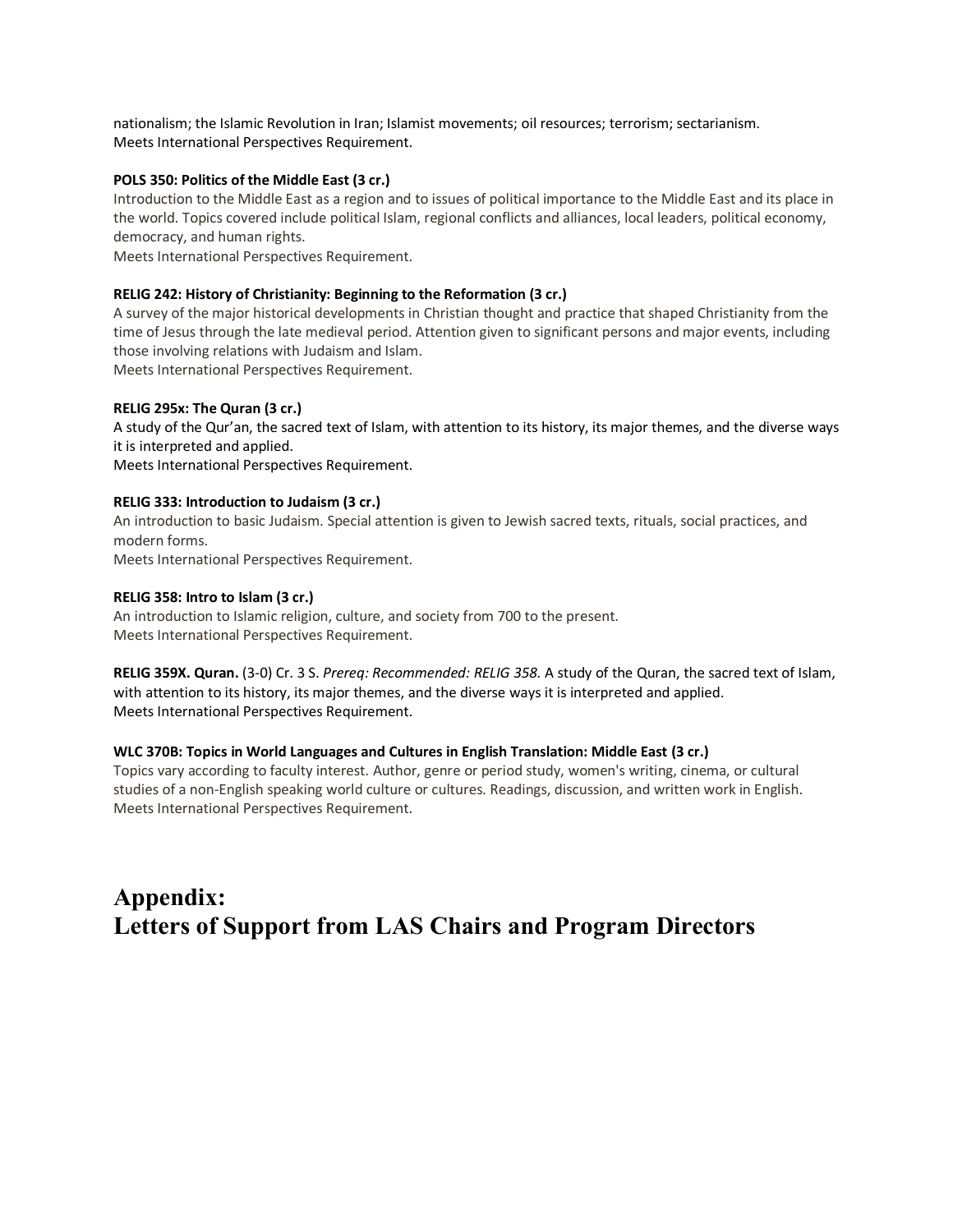Chad, a very nice job and a nice addition to the ISU offerings. I am also pleased to see that one of our own, George Archer, is participating in the program.

**Heimir** 

**From:** Gasta, Chad [WLC] **Sent:** Wednesday, February 27, 2019 9:19 AM **To:** Cordery, Simon C [HIST] [<scordery@iastate.edu>](mailto:scordery@iastate.edu); Geirsson, Heimir [PH RS] <[geirsson@iastate.edu](mailto:geirsson@iastate.edu)>; Shelley, Mack C [POL S] <[mshelley@iastate.edu](mailto:mshelley@iastate.edu)>; McTernan, William E [AFAS] < $meternan@iastate.edu$ >; Dial, Ethan P [M S] < $epdial@iastate.edu$ >; Curtis, Scott B [N S] <[sbcurtis@iastate.edu](mailto:sbcurtis@iastate.edu)> **Cc:** Gabiam, Nell [WLC] <[ngabiam@iastate.edu>](mailto:ngabiam@iastate.edu); Low, Michael C [HIST] <[low@iastate.edu>](mailto:low@iastate.edu) **Subject:** Minor in Middle Eastern Studies

Dear Colleagues,

I have been working with Nell Gabiam and Chris Low on a proposal for an interdisciplinary minor in Middle Eastern Studies which takes advantage of existing courses in this area (from WLC, History, Political Science, and Philosophy and Religious Studies) as well as a few others that are planned in the future. The minor proposal is attached and we are seeking your support for this project. If you agree, you would only need provide me a statement by email indicating your support.

FYI: the proposal has already been vetted by Associate Dean Amy Slagell. From here, the WLC Curriculum Committee will review before WLC faculty vote. At that point, pending a successful outcome, the proposal will go to the LAS Curriculum Committee and the LAS Representative Assembly.

I believe the proposal maps out the reasons and justifications for a minor in this area and it details the courses included. If you have any questions, please let me, Chris, or Nell know… we would be happy to discuss further. In the interim, I hope you will agree that this minor would make an important addition to LAS' curricular offerings.

Many thanks, Chad

\_\_\_\_\_\_\_\_\_\_\_\_\_\_\_\_\_\_\_\_\_\_\_\_

Chad M. Gasta Professor and Chair World Languages and Cultures Director, International Studies Co-Director, Languages and Cultures for Professions (LCP) Iowa State University 3102 Pearson Hall Ames, IA 50011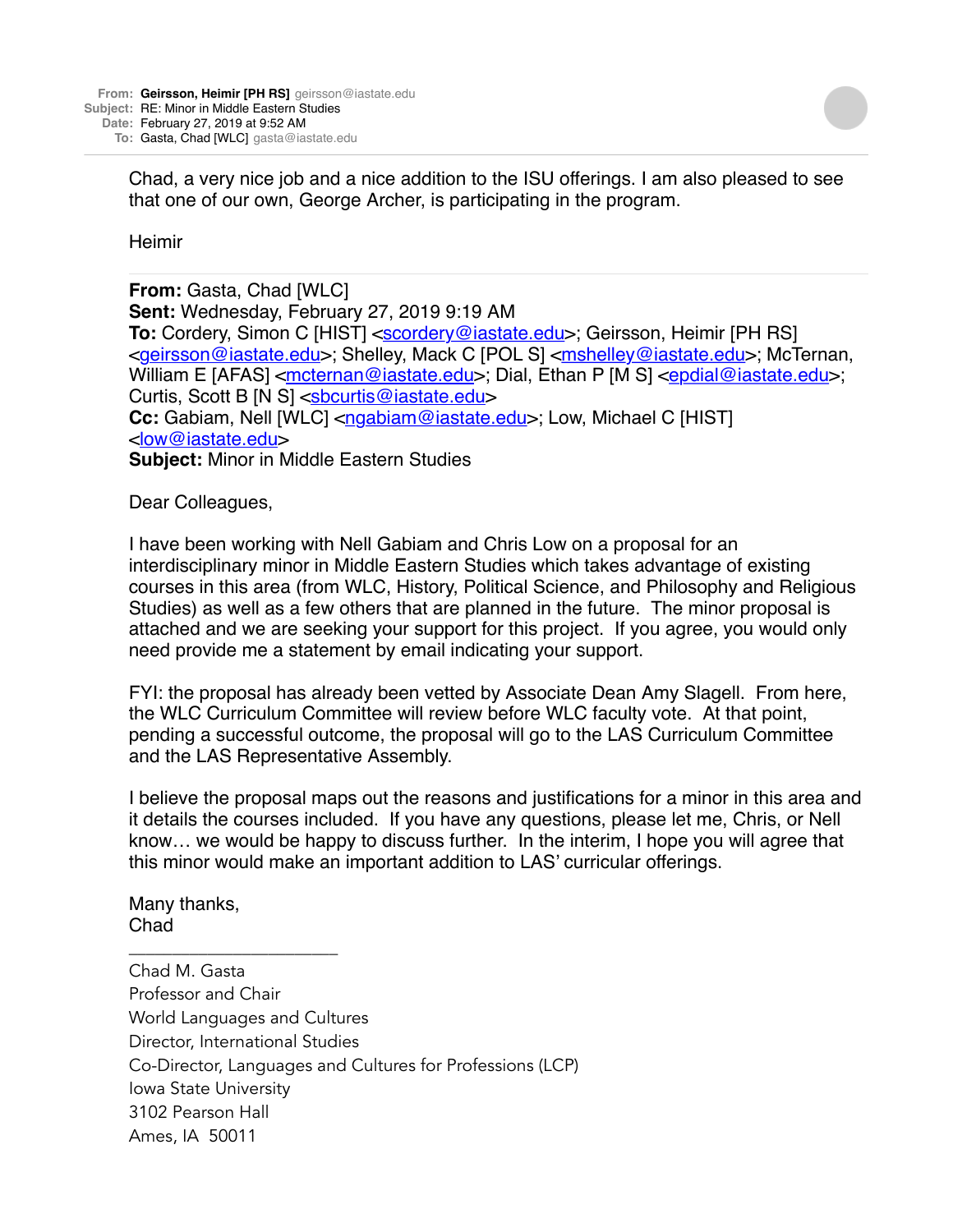**From: Curtis, Scott B [N S]** sbcurtis@iastate.edu

- **Subject:** RE: Minor in Middle Eastern Studies
	- **Date:** February 27, 2019 at 10:52 AM
		- **To:** Gasta, Chad [WLC] gasta@iastate.edu, Cordery, Simon C [HIST] scordery@iastate.edu, Geirsson, Heimir [PH RS] geirsson@iastate.edu, Shelley, Mack C [POL S] mshelley@iastate.edu, McTernan, William E [AFAS] mcternan@iastate.edu, Dial, Ethan P [M S] epdial@iastate.edu
		- **Cc:** Gabiam, Nell [WLC] ngabiam@iastate.edu, Low, Michael C [HIST] low@iastate.edu, Curtis, Scott B [N S] sbcurtis@iastate.edu

## Chad,

I certainly support this minor and I think there is significant value in offering this. The fact that the U.S. military is now in our  $17<sup>th</sup>$  year of conflict in Afghanistan stems, in large part, from the lack of comprehension of the Afghan tribal culture when we invaded in 2001.

Among my Midshipmen, there will be limited opportunity to participate, however. This is because the vast majority (~70%) are engineering majors who, when combined with their Naval Science course requirements, are normally around 18 credits per semester. So adding additional courses, that do not dual-count toward their degree, will be difficult.

That being said, I do have a number of non-technical majors (e.g., political science, criminal justice) that would be able to take advantage.

Thanks for offering this – I'll pass on to my Midshipmen once it's somewhat official.

**Scott** 

Captain Scott Curtis Commanding Officer Naval Reserve Officer Training Corps Iowa State University (515) 294-0326 RM 3, Armory 2519 Osborn Drive Ames, Iowa 50011-1049

**From:** Gasta, Chad [WLC] [<gasta@iastate.edu>](mailto:gasta@iastate.edu) **Sent:** Wednesday, February 27, 2019 9:19 AM **To:** Cordery, Simon C [HIST] [<scordery@iastate.edu>](mailto:scordery@iastate.edu); Geirsson, Heimir [PH RS] <[geirsson@iastate.edu](mailto:geirsson@iastate.edu)>; Shelley, Mack C [POL S] <[mshelley@iastate.edu](mailto:mshelley@iastate.edu)>; McTernan, William E [AFAS] <[mcternan@iastate.edu>](mailto:mcternan@iastate.edu); Dial, Ethan P [M S] <[epdial@iastate.edu>](mailto:epdial@iastate.edu); Curtis, Scott B [N S] <[sbcurtis@iastate.edu](mailto:sbcurtis@iastate.edu)> **Cc:** Gabiam, Nell [WLC] <[ngabiam@iastate.edu>](mailto:ngabiam@iastate.edu); Low, Michael C [HIST] <[low@iastate.edu>](mailto:low@iastate.edu) **Subject:** Minor in Middle Eastern Studies

Dear Colleagues,

I have been working with Nell Gabiam and Chris Low on a proposal for an interdisciplinary minor in Middle Eastern Studies which takes advantage of existing courses in this area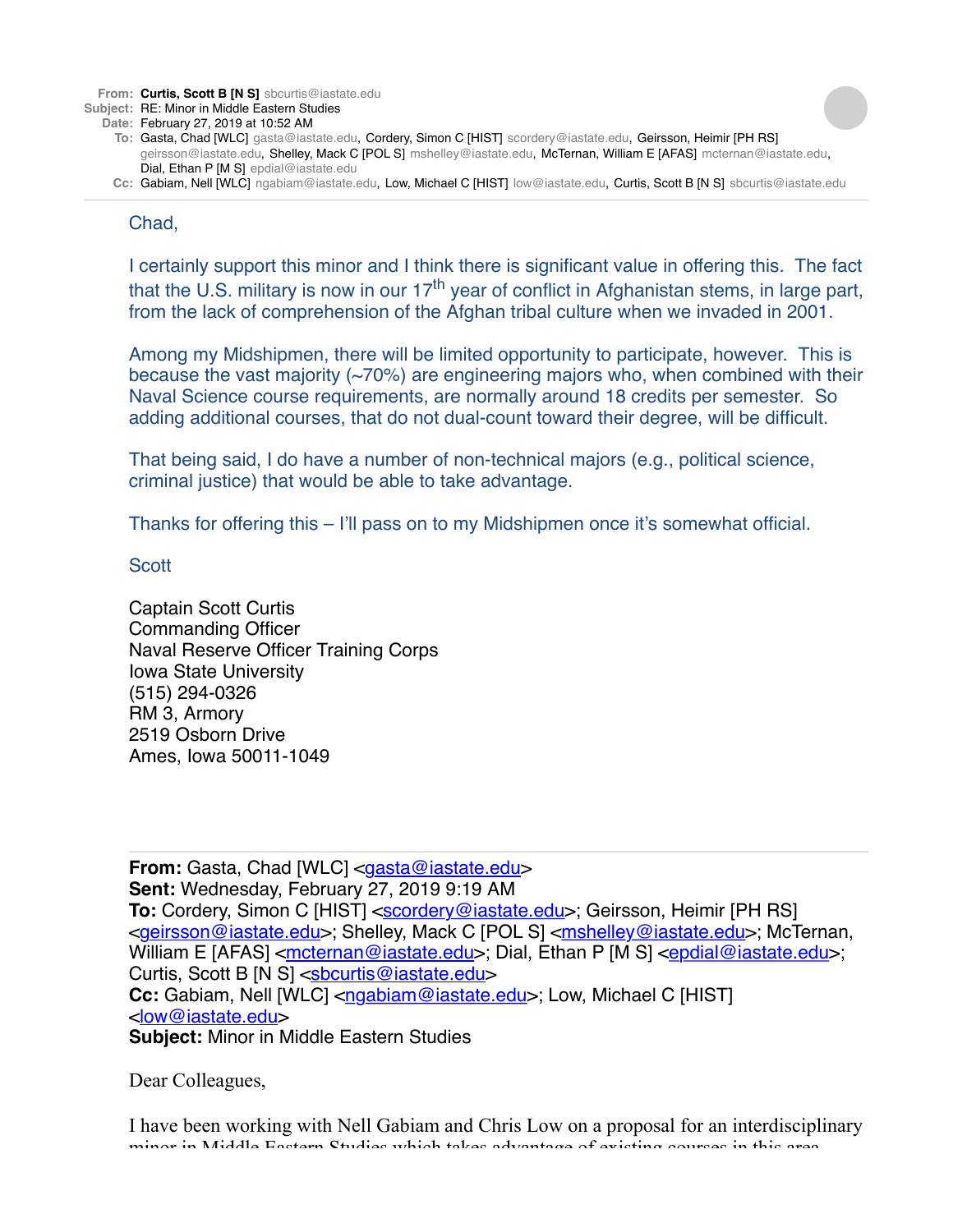**From: Dial, Ethan P [M S]** [epdial@iastate.edu](mailto:epdial@iastate.edu)

#### **Subject:** RE: Minor in Middle Eastern Studies

**Date:** February 27, 2019 at 1:00 PM

- **To:** Gasta, Chad [WLC] [gasta@iastate.edu,](mailto:gasta@iastate.edu) Cordery, Simon C [HIST] [scordery@iastate.edu](mailto:scordery@iastate.edu), Geirsson, Heimir [PH RS] [geirsson@iastate.edu,](mailto:geirsson@iastate.edu) Shelley, Mack C [POL S] [mshelley@iastate.edu](mailto:mshelley@iastate.edu), McTernan, William E [AFAS] [mcternan@iastate.edu,](mailto:mcternan@iastate.edu) Curtis, Scott B [N S] [sbcurtis@iastate.edu](mailto:sbcurtis@iastate.edu)
- **Cc:** Gabiam, Nell [WLC] [ngabiam@iastate.edu](mailto:ngabiam@iastate.edu), Low, Michael C [HIST] [low@iastate.edu](mailto:low@iastate.edu)

## Sir,

I echo CAPT Curtis' comments that sustained efforts by the US Government in this region indicate a definite need for a deeper understanding of the people, culture, and how conflicts can be resolved through education.

Of note, Army ROTC Cadets must complete a one-semester or equivalent course in American Military History offered by the University, developing their awareness of the relationship between the military establishment in society, particularity in the US. This minor for our history majors may be an excellent addition to their course load for future career opportunities in the Army in the Civil Affairs, Foreign Area Officer, Strategic Intelligence, or Strategic Plans and Policy tracks.

V/R, Ethan P. Dial, LTC, AV Professor of Military Science College of LAS, Army ROTC Iowa State University--Cyclone Battalion [ethan.p.dial.mil@mail.mil](mailto:ethan.p.dial.mil@mail.mil) [epdial@iastate.edu](mailto:epdial@iastate.edu) W: (515) 294-0310 C: (515) 269-8475 Iowa State website: [\(www.armyrotc.iastate.edu\)](http://www.armyrotc.iastate.edu/) Facebook: [\(http://www.facebook.com/CycloneBattalionArmyRotc\)](http://www.facebook.com/CycloneBattalionArmyRotc) Instagram: cyclone\_army\_rotc Twitter: @CycloneROTC Military Science Classes: ([http://catalog.iastate.edu/azcourses/m\\_s/\)](http://catalog.iastate.edu/azcourses/m_s/) "Be Strong And Courageous!"

**From:** Gasta, Chad [WLC] [<gasta@iastate.edu>](mailto:gasta@iastate.edu) **Sent:** Wednesday, February 27, 2019 9:19 AM **To:** Cordery, Simon C [HIST] [<scordery@iastate.edu>](mailto:scordery@iastate.edu); Geirsson, Heimir [PH RS] <[geirsson@iastate.edu](mailto:geirsson@iastate.edu)>; Shelley, Mack C [POL S] <[mshelley@iastate.edu](mailto:mshelley@iastate.edu)>; McTernan, William E [AFAS] < $met{mei}$  astate.edu>; Dial, Ethan P [M S] < $epdial@iastate.edu>$ ; Curtis, Scott B [N S] <[sbcurtis@iastate.edu](mailto:sbcurtis@iastate.edu)> **Cc:** Gabiam, Nell [WLC] <[ngabiam@iastate.edu>](mailto:ngabiam@iastate.edu); Low, Michael C [HIST] <[low@iastate.edu>](mailto:low@iastate.edu) **Subject:** Minor in Middle Eastern Studies

Dear Colleagues,

I have been working with Nell Gabiam and Chris Low on a proposal for an interdisciplinary minor in Middle Eastern Studies which takes advantage of existing courses in this area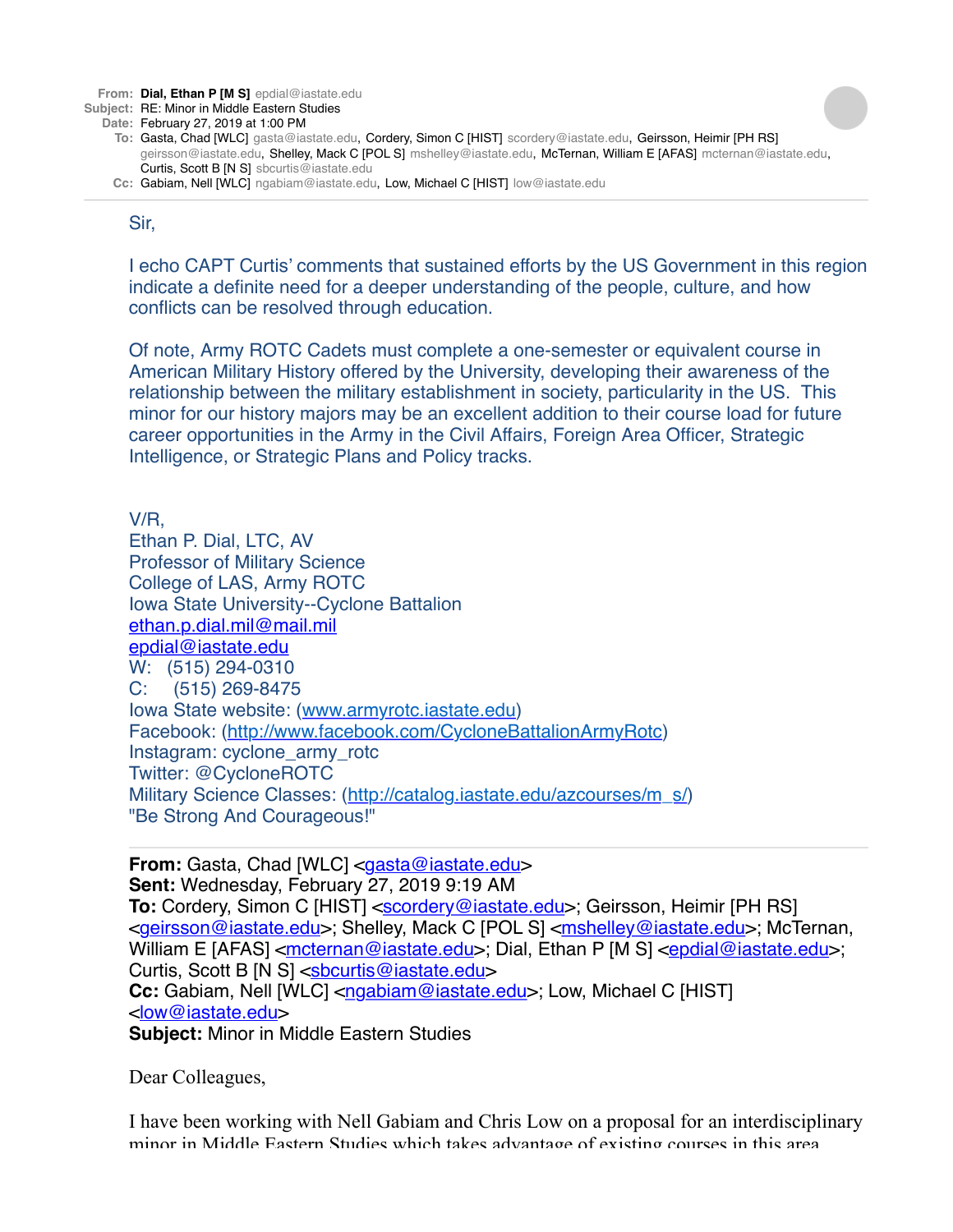**From: Shelley, Mack C [POL S]** mshelley@iastate.edu

**Subject:** RE: Minor in Middle Eastern Studies

- **Date:** February 27, 2019 at 11:44 AM
	- **To:** Gasta, Chad [WLC] gasta@iastate.edu, Cordery, Simon C [HIST] scordery@iastate.edu, Geirsson, Heimir [PH RS] geirsson@iastate.edu, McTernan, William E [AFAS] mcternan@iastate.edu, Dial, Ethan P [M S] epdial@iastate.edu, Curtis, Scott B [N S] sbcurtis@iastate.edu
	- **Cc:** Gabiam, Nell [WLC] ngabiam@iastate.edu, Low, Michael C [HIST] low@iastate.edu

Chad,

Political Science is delighted to support the Middle Eastern Studies minor.

Thanks very much for this initiative.

--Mack

**From:** Gasta, Chad [WLC] [<gasta@iastate.edu>](mailto:gasta@iastate.edu) **Sent:** Wednesday, February 27, 2019 9:19 AM **To:** Cordery, Simon C [HIST] [<scordery@iastate.edu>](mailto:scordery@iastate.edu); Geirsson, Heimir [PH RS] <[geirsson@iastate.edu](mailto:geirsson@iastate.edu)>; Shelley, Mack C [POL S] <[mshelley@iastate.edu](mailto:mshelley@iastate.edu)>; McTernan, William E [AFAS] < $met{mei}$  astate.edu>; Dial, Ethan P [M S] < $epdial@iastate.edu>$ ; Curtis, Scott B [N S] <[sbcurtis@iastate.edu](mailto:sbcurtis@iastate.edu)> **Cc:** Gabiam, Nell [WLC] <[ngabiam@iastate.edu>](mailto:ngabiam@iastate.edu); Low, Michael C [HIST] <[low@iastate.edu>](mailto:low@iastate.edu) **Subject:** Minor in Middle Eastern Studies

Dear Colleagues,

I have been working with Nell Gabiam and Chris Low on a proposal for an interdisciplinary minor in Middle Eastern Studies which takes advantage of existing courses in this area (from WLC, History, Political Science, and Philosophy and Religious Studies) as well as a few others that are planned in the future. The minor proposal is attached and we are seeking your support for this project. If you agree, you would only need provide me a statement by email indicating your support.

FYI: the proposal has already been vetted by Associate Dean Amy Slagell. From here, the WLC Curriculum Committee will review before WLC faculty vote. At that point, pending a successful outcome, the proposal will go to the LAS Curriculum Committee and the LAS Representative Assembly.

I believe the proposal maps out the reasons and justifications for a minor in this area and it details the courses included. If you have any questions, please let me, Chris, or Nell know… we would be happy to discuss further. In the interim, I hope you will agree that this minor would make an important addition to LAS' curricular offerings.

Many thanks, Chad

Chad M. Gasta

\_\_\_\_\_\_\_\_\_\_\_\_\_\_\_\_\_\_\_\_\_\_\_\_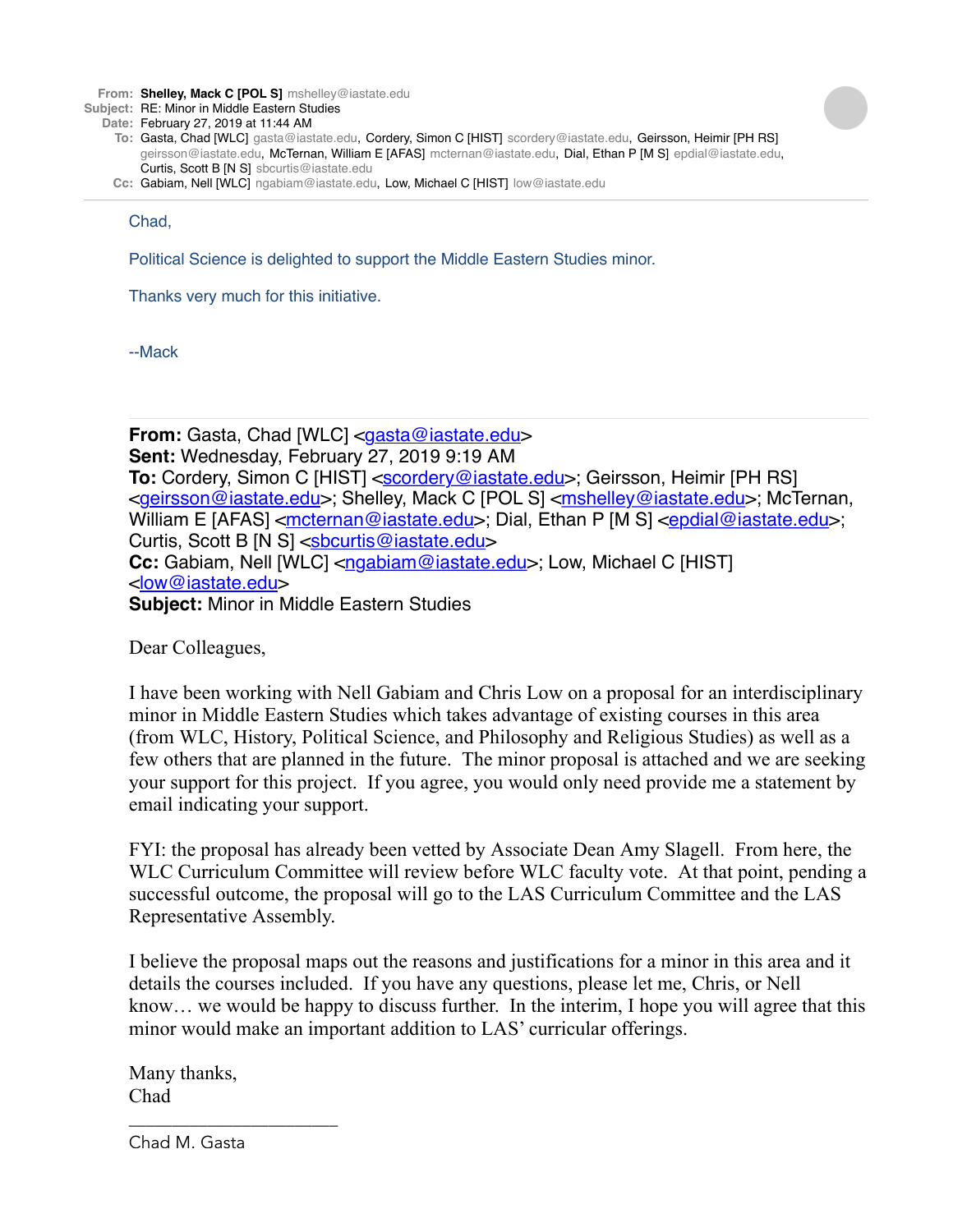**From: Cordery, Simon C [HIST]** scordery@iastate.edu

**Subject:** Re: Minor in Middle Eastern Studies

**Date:** February 28, 2019 at 3:18 PM

- **To:** Gasta, Chad [WLC] gasta@iastate.edu, Geirsson, Heimir [PH RS] geirsson@iastate.edu, Shelley, Mack C [POL S] mshelley@iastate.edu, McTernan, William E [AFAS] mcternan@iastate.edu, Dial, Ethan P [M S] epdial@iastate.edu, Curtis, Scott B [N S] sbcurtis@iastate.edu
- **Cc:** Gabiam, Nell [WLC] ngabiam@iastate.edu, Low, Michael C [HIST] low@iastate.edu

## Chad,

I agree that this Minor should go forward,

Simon

Simon Cordery Professor and Chair Department of History Iowa State University 603 Ross Hall 527 Farm House Lane Ames, IA 50011-1202

515-294-7266 [scordery@iastate.edu](mailto:scordery@iastate.edu)

**From:** "Gasta, Chad [WLC]" <[gasta@iastate.edu>](mailto:gasta@iastate.edu) **Date:** Wednesday, February 27, 2019 at 9:18 AM To: "Cordery, Simon C [HIST]" [<scordery@iastate.edu>](mailto:scordery@iastate.edu), "Geirsson, Heimir [PH RS]" <*[geirsson@iastate.edu>](mailto:geirsson@iastate.edu)*, "Shelley, Mack C [POL S]" <*[mshelley@iastate.edu>](mailto:mshelley@iastate.edu)*, "McTernan, William E [AFAS]" <[mcternan@iastate.edu>](mailto:mcternan@iastate.edu), "Dial, Ethan P [M S]" [<epdial@iastate.edu](mailto:epdial@iastate.edu)>, "Curtis, Scott B [N S]" <[sbcurtis@iastate.edu](mailto:sbcurtis@iastate.edu)> **Cc:** "Gabiam, Nell [WLC]" [<ngabiam@iastate.edu>](mailto:ngabiam@iastate.edu), "Low, Michael C [HIST]" [<low@iastate.edu](mailto:low@iastate.edu)> **Subject:** Minor in Middle Eastern Studies

Dear Colleagues,

I have been working with Nell Gabiam and Chris Low on a proposal for an interdisciplinary minor in Middle Eastern Studies which takes advantage of existing courses in this area (from WLC, History, Political Science, and Philosophy and Religious Studies) as well as a few others that are planned in the future. The minor proposal is attached and we are seeking your support for this project. If you agree, you would only need provide me a statement by email indicating your support.

FYI: the proposal has already been vetted by Associate Dean Amy Slagell. From here, the WLC Curriculum Committee will review before WLC faculty vote. At that point, pending a successful outcome, the proposal will go to the LAS Curriculum Committee and the LAS Representative Assembly.

I believe the proposal maps out the reasons and justifications for a minor in this area and it details the courses included. If you have any questions, please let me, Chris, or Nell